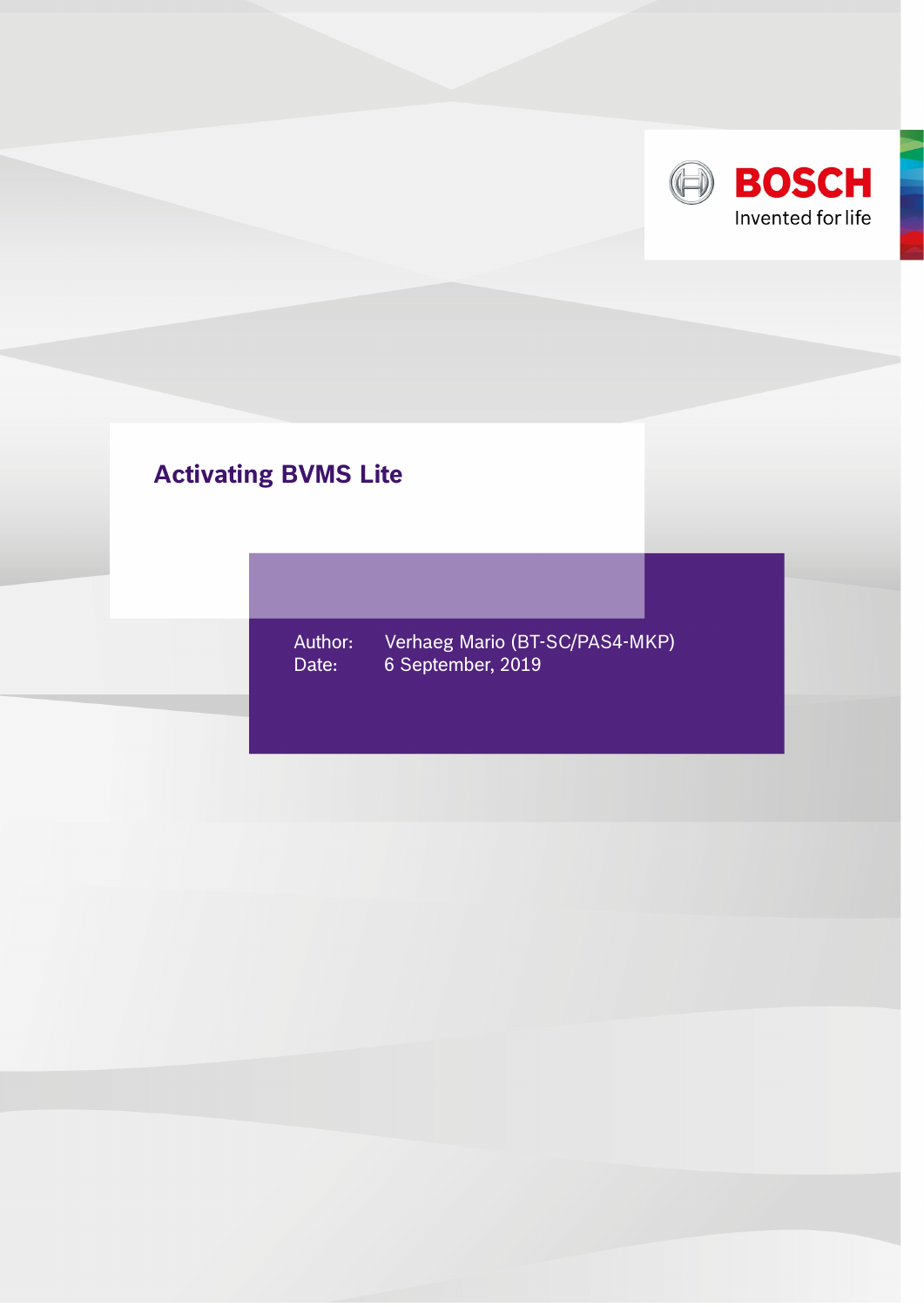| <b>1 Using a BVMS license</b>         |   |
|---------------------------------------|---|
| 2 Activating the license              | 4 |
| 2.1 Retrieving the Computer Signature | 5 |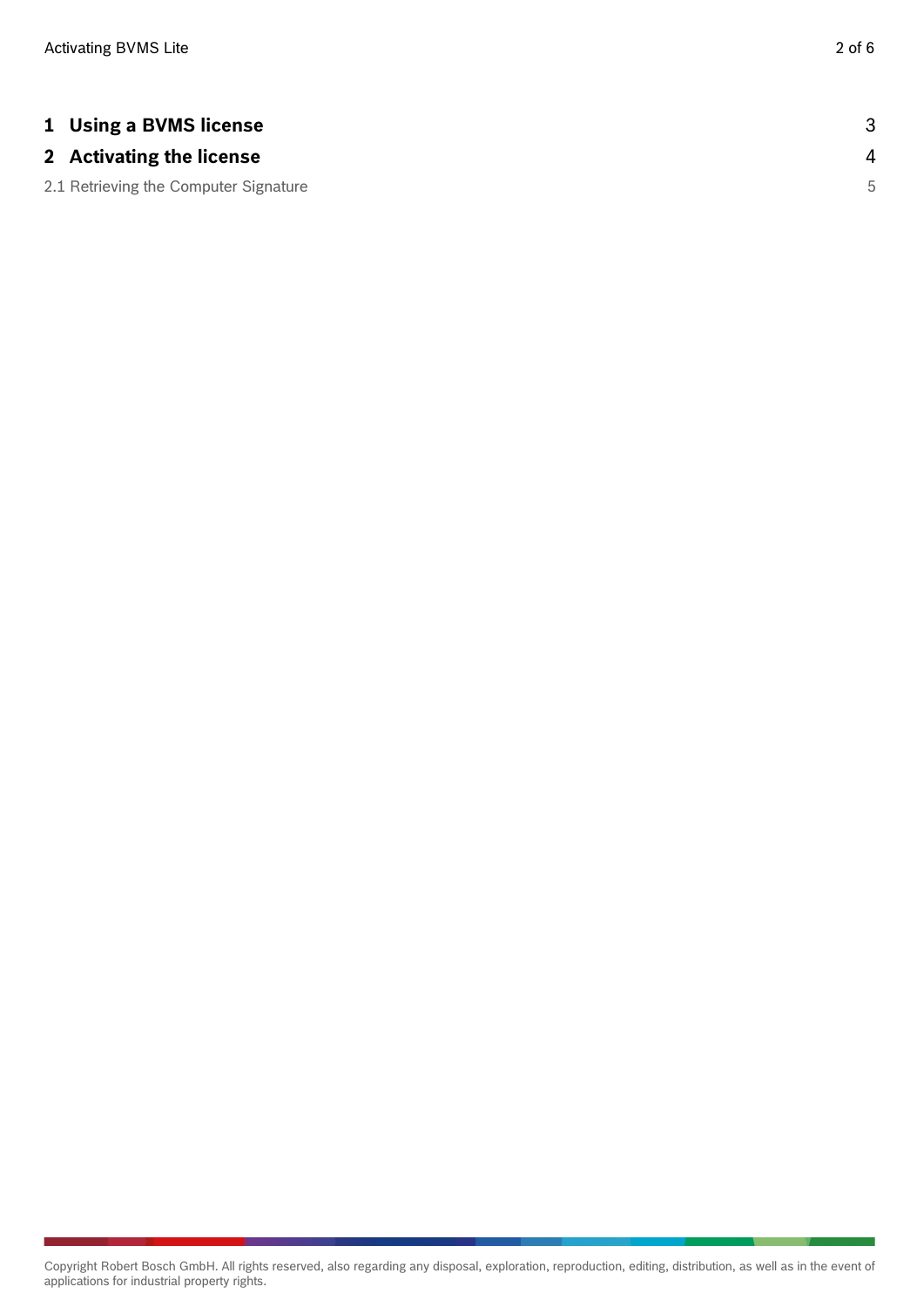## <span id="page-2-0"></span>**1 Using a BVMS license**

Trying out the BVMS is easy! Download the BVMS from the online catalogue and use the [quick installation guide](http://resource.boschsecurity.com/documents/BVMS_9.0_Quick_Installation_Guide_all_63356957835.pdf) to set-up the system. BVMS Lite contains 8 video channels, 2 workstations, 1 DVR, 2 keyboards, and 1 intrusion panel and can be used without a time limit. BVMS Lite can be expanded to 42 channels using license extensions.

| <b>Version</b>   | <b>Download</b>               |
|------------------|-------------------------------|
| <b>BVMS 10.0</b> | <b>BVMS 10.0 installation</b> |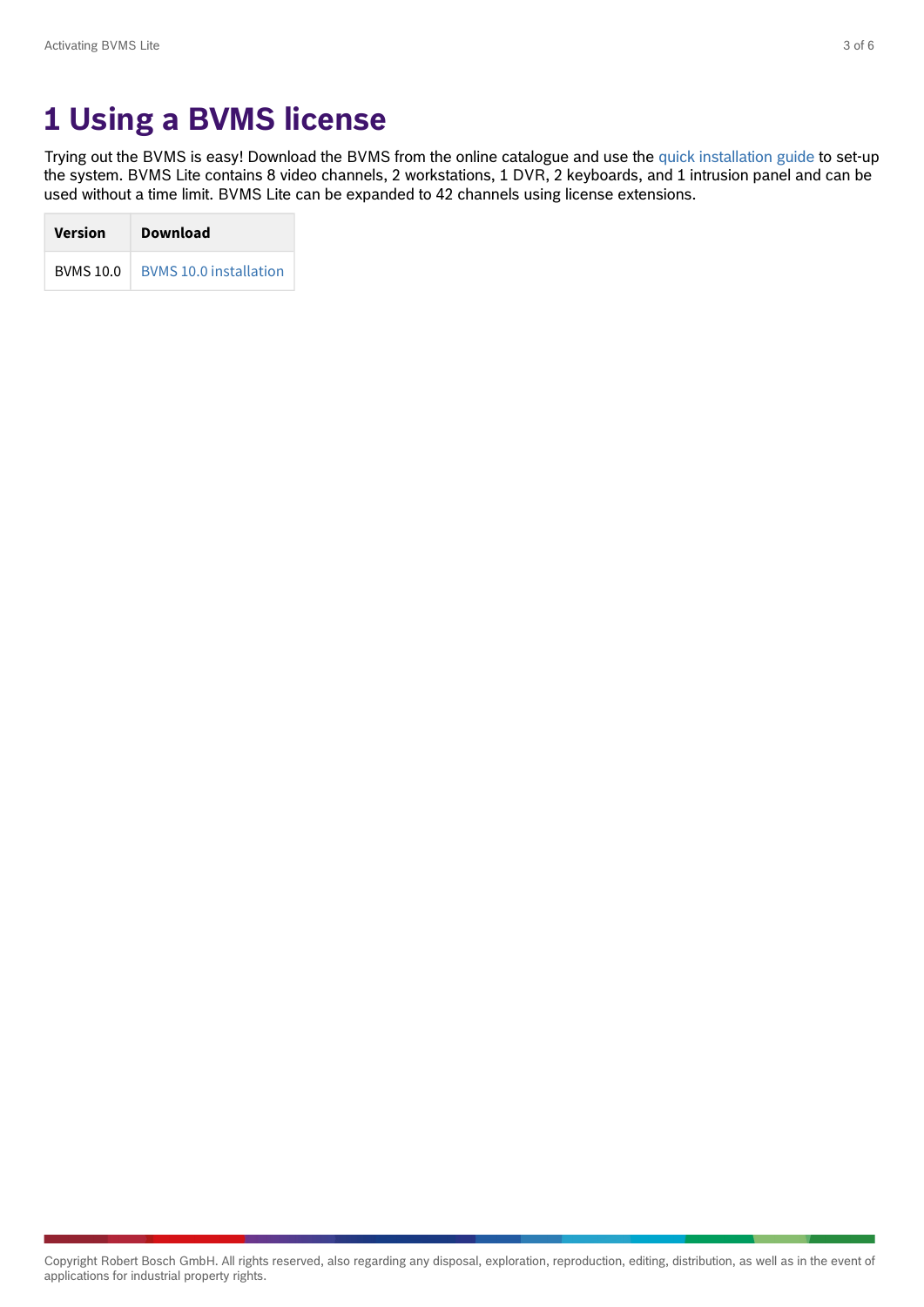## <span id="page-3-0"></span>**2 Activating the license**

Browse to<http://activation.boschsecurity.com>and create a new account. Fill in the required details on the form.

| organization (e.g. BoschVMS@bosch.com).<br>Email Address: | Manage Account (Create)<br>The email addresses entered below will be used to inform the user of software updates or other important<br>product information. Non-personalized email addresses are therefore recommended if supported in your |                                                                        |   |
|-----------------------------------------------------------|---------------------------------------------------------------------------------------------------------------------------------------------------------------------------------------------------------------------------------------------|------------------------------------------------------------------------|---|
|                                                           |                                                                                                                                                                                                                                             |                                                                        |   |
|                                                           |                                                                                                                                                                                                                                             |                                                                        |   |
|                                                           |                                                                                                                                                                                                                                             |                                                                        |   |
|                                                           |                                                                                                                                                                                                                                             |                                                                        | × |
| <b>First Name:</b>                                        |                                                                                                                                                                                                                                             | ×                                                                      |   |
| Last Name:                                                |                                                                                                                                                                                                                                             | ×                                                                      |   |
| <b>Job Title:</b>                                         |                                                                                                                                                                                                                                             |                                                                        |   |
| Company Name:                                             |                                                                                                                                                                                                                                             | $\star$                                                                |   |
| Corporate Email:                                          |                                                                                                                                                                                                                                             |                                                                        |   |
| Address:                                                  |                                                                                                                                                                                                                                             | ×                                                                      |   |
|                                                           |                                                                                                                                                                                                                                             |                                                                        |   |
| City                                                      |                                                                                                                                                                                                                                             | ×                                                                      |   |
| State:                                                    |                                                                                                                                                                                                                                             |                                                                        |   |
| Zip/Postal Code:                                          |                                                                                                                                                                                                                                             | ×                                                                      |   |
|                                                           |                                                                                                                                                                                                                                             | $\pmb{\ast}$<br>$\checkmark$                                           |   |
|                                                           |                                                                                                                                                                                                                                             | $\checkmark$                                                           |   |
| Telephone:                                                | x                                                                                                                                                                                                                                           |                                                                        |   |
| Mobile Phone                                              |                                                                                                                                                                                                                                             |                                                                        |   |
| Fax:                                                      |                                                                                                                                                                                                                                             |                                                                        |   |
|                                                           |                                                                                                                                                                                                                                             |                                                                        |   |
| * Required Fields                                         |                                                                                                                                                                                                                                             |                                                                        |   |
|                                                           |                                                                                                                                                                                                                                             | Country: Select a country<br>I would describe myself as: Please select | × |

After hitting the "Submit" button an activation link is send to your e-mail address. The activation link allows you to configure a password. Use your e-mail address and password to login to the system.

Go to the "Create Demo Licenses" page and submit a request to get a demo license or BVMS Lite license for your selected version.

| <b>DOSCH SECUTILY SYSTEMS</b><br>Software License Manager<br><b>Customer Operations</b><br><b>Ellis Activations</b> | Create Demo License                     |        |
|---------------------------------------------------------------------------------------------------------------------|-----------------------------------------|--------|
| Create Demo Licenses<br><b>TING ACTIVATIONS</b>                                                                     | BVMS Viewer 9.0                         | Submit |
| My Account<br>License Activation                                                                                    | APE 3.7+ Demo License                   | Submit |
| Change Password<br>Download Bundle File                                                                             | Access Management System Demo (30 days) | Submit |
| <b>Reporting</b><br>Activation Text Search<br>License Status                                                        | Camera Trainer license for DINIONs      | Submit |
| <b>Maintenance Extension Report</b><br><b>Internal Reports</b>                                                      | Camera Trainer license for FLEXIDOMEs   | Submit |
| Documentation<br><b>Mass Emails</b>                                                                                 | Camera Trainer license for PTZ cameras  | Submit |
| Email Notifications                                                                                                 | BVMS Lite 10.0                          | Submit |
| <b>License Management</b><br>License Transfer                                                                       | <b>BVMS Viewer 10.0</b>                 | Submit |
| <b>Authorizations</b><br>Authorization Creation                                                                     |                                         |        |

Click the "Submit" button next to the BVMS license package to generate a license key.

Copyright Robert Bosch GmbH. All rights reserved, also regarding any disposal, exploration, reproduction, editing, distribution, as well as in the event of applications for industrial property rights.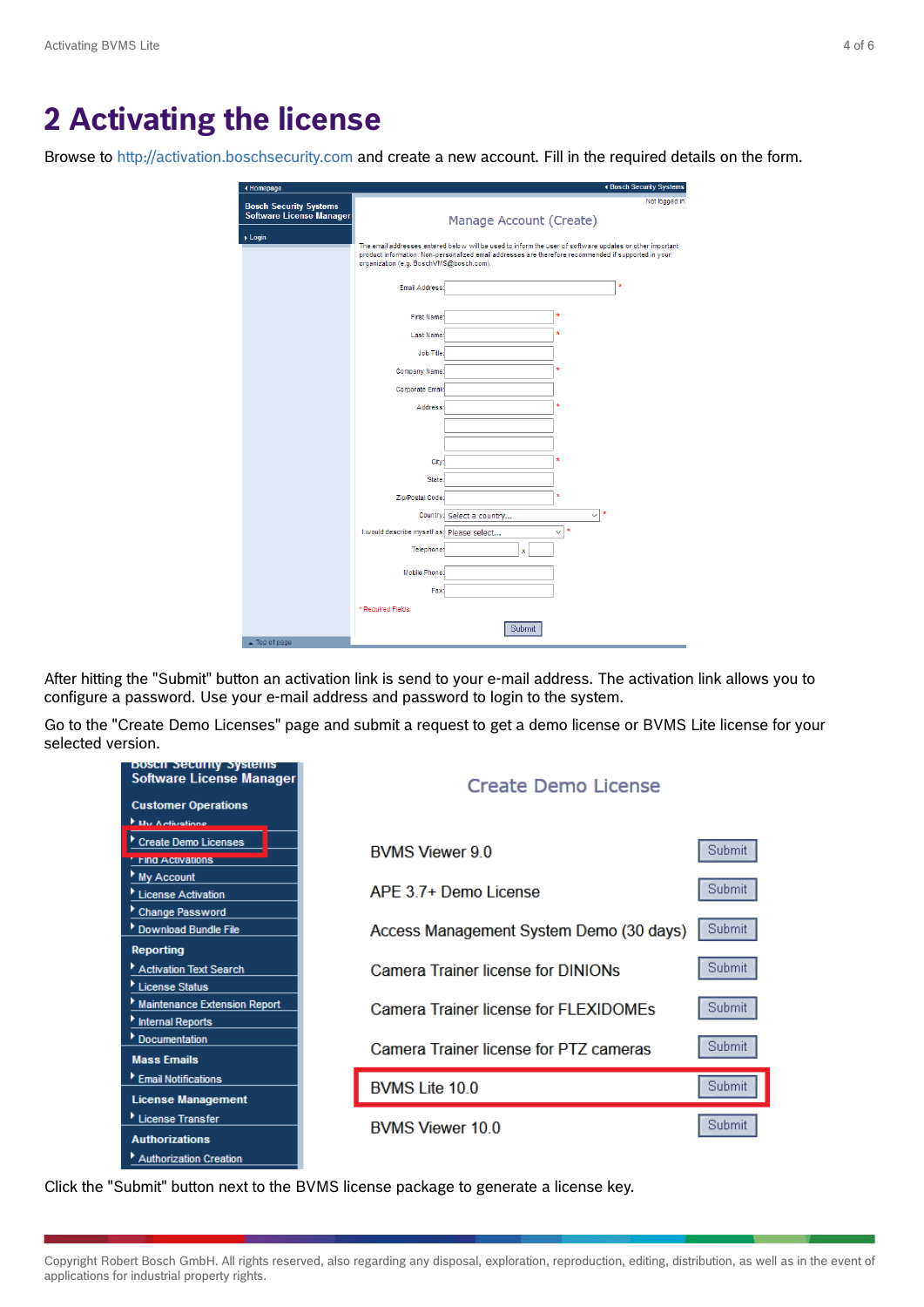## <span id="page-4-0"></span>**2.1 Retrieving the Computer Signature**

Start the BVMS Configuration Client. During the first log on the license manager window will open automatically. Open the "Tools" menu and click "License Manager", from the BVMS Configuration Client, to start it manually. Select the checkbox in the yellow column related to BVMS Lite 10.0 (MBV-BLIT-100) and click "Activate".

| License Activation                                                                                                  |
|---------------------------------------------------------------------------------------------------------------------|
| If you already have the License Activation Key, type it in the 'License Activation Key'<br>field below              |
| Otherwise obtain the License Activation Key from Bosch Activation Center<br>(https://activation.boschsecurity.com). |
| Enter the following information there:                                                                              |
| 1. Your authorization number that you received together with the software.                                          |
| 2. The following computer signature:                                                                                |
| 6B 9E 55 40 DB 24 7A 45 06 6C C4 CD 5E B6 49 3E                                                                     |
| In turn you will obtain the License Activation Key that you type in the corresponding<br>text field below           |
| License Activation Key:                                                                                             |
|                                                                                                                     |
| Activate<br>Jancel                                                                                                  |

Copy the computer signature to the license activation window, shown below, fill in the necessary details, and click "Submit".

| ◀ Homepage                                                                                     | 4 Bosch Security Systems                                                        |
|------------------------------------------------------------------------------------------------|---------------------------------------------------------------------------------|
| <b>Bosch Security Systems</b><br><b>Software License Manager</b><br><b>Customer Operations</b> | License Activation:                                                             |
| My Activations<br>Create Demo Licenses                                                         | Authorization Number: 4871022551746671                                          |
| $\overline{\phantom{a}}$ Find Activations                                                      | License Type Number: MBV-BTDEM75-TMP                                            |
| $My$ Account                                                                                   | Description: BVMS 7.5 Temporary License, 30 days                                |
| License Activation                                                                             | Quantity: 1                                                                     |
| Change Password<br>Download Bundle File                                                        | Product Family: BVMS<br>Activations Allowed / Complete: 1/0                     |
| <b>Reporting</b><br>License Status                                                             | If the above information is correct, please provide the following information.  |
| Maintenance Extension Report                                                                   | Computer Signature:                                                             |
| $\blacktriangleright$ Logoff                                                                   | Installation Site:                                                              |
|                                                                                                | Comment:                                                                        |
|                                                                                                | Optional data is not required to complete your activation.<br>- Optional Data - |
|                                                                                                | Data Field 1(e.g. Customer Number):                                             |
|                                                                                                | Data Field 2(e.g. Contract Number):                                             |
|                                                                                                | Data Field 3(e.g. Customer Name):                                               |
|                                                                                                | Data Field 4(e.g. Reference Number):                                            |
|                                                                                                | Data Field 5(e.g. Customer email                                                |
|                                                                                                | address):                                                                       |
| $\triangle$ Top of page                                                                        | Submit<br>Help                                                                  |

The license activation information appears, including an "Authorization Number". Copy the authorization number and paste it into the License Activation window, as shown below.

Copyright Robert Bosch GmbH. All rights reserved, also regarding any disposal, exploration, reproduction, editing, distribution, as well as in the event of applications for industrial property rights.